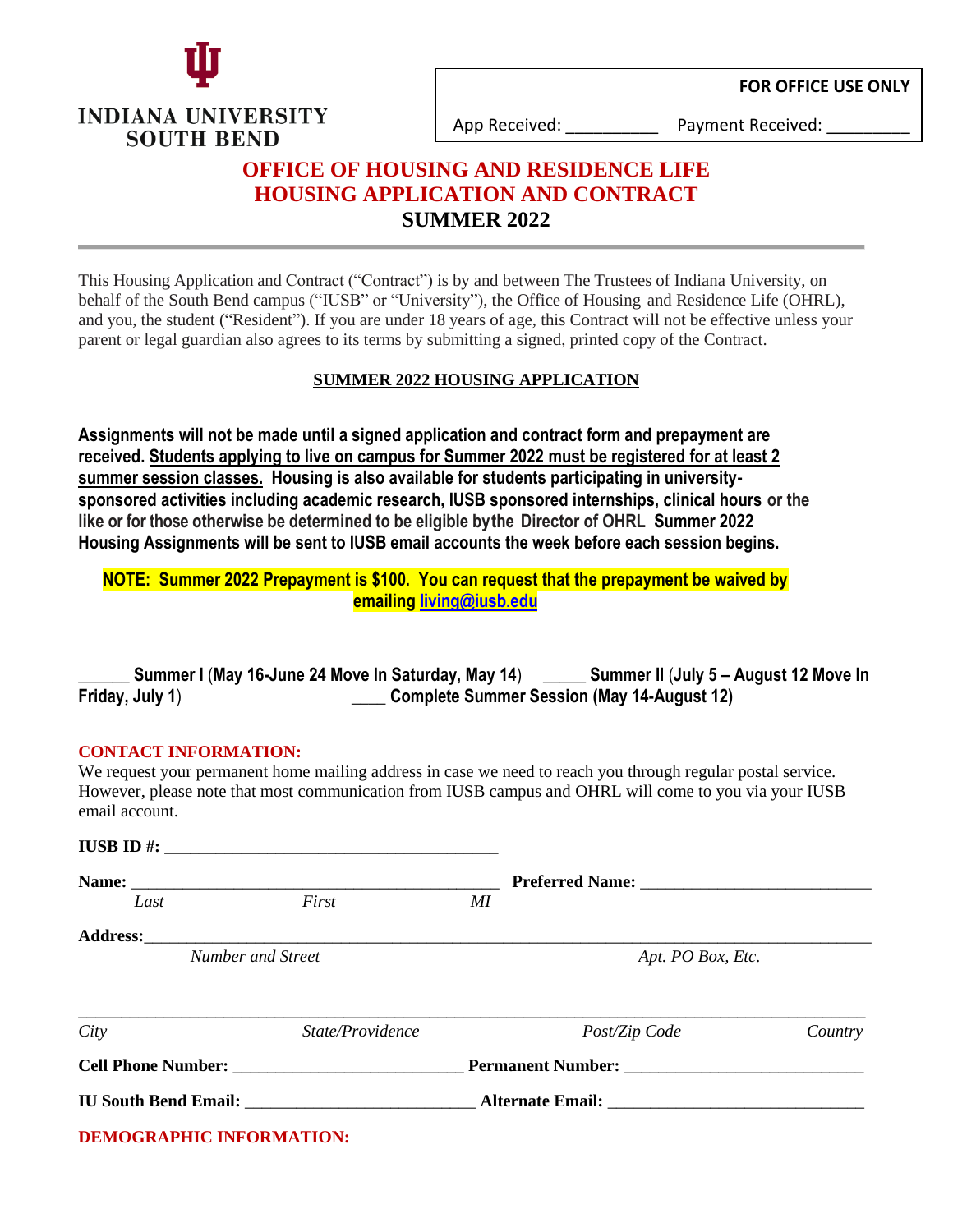| Date of Birth: The Second Second Second Second Second Second Second Second Second Second Second Second Second Second Second Second Second Second Second Second Second Second Second Second Second Second Second Second Second |                                                                             |
|-------------------------------------------------------------------------------------------------------------------------------------------------------------------------------------------------------------------------------|-----------------------------------------------------------------------------|
| ∗<br>Gender:<br>$\Box$ Female $\Box$ Non-Binary/Other<br>$\Box$ Male                                                                                                                                                          | * Housing and Residence Life will contact you to discuss available options. |
| Lived in IUSB Housing before? $\Box$ Yes<br>$\Box$ No                                                                                                                                                                         |                                                                             |
| <b>Upcoming Class Standing:</b> $\Box$ Freshman<br>$\Box$ Junior<br>Sophomore<br>$\Box$                                                                                                                                       | $\Box$ Senior<br>Graduate<br>$\Box$<br>Student                              |
| <b>University Status:</b> $\Box$ Current IU South Bend Student $\Box$ Incoming IU South Bend Student $\Box$ Transfer <sup>**</sup>                                                                                            |                                                                             |
| $\Box$ International Student $\Box$ Ivy Tech <sup>***</sup> $\Box$ Purdue Statewide Technology Student $\Box$ IUSB Varsity Athlete                                                                                            |                                                                             |

# Learning Communities: □ Honors Living Learning Community

## *You must apply and be accepted into one of Learning Communities. Checking this is not a guarantee for placement.*

\*\* If you are a transfer student, have you been dismissed from housing at a previous institution?  $\Box$  Yes  $\Box$  No *If yes, please attach a detailed explanation to this application/Contract.*

#### **\*\*\* For Ivy Tech students**:

- a) You agree to make a \$1000.00 prepayment on your Contract for this IUSB academic year.
- b) By submitting this Contract, you agree to allow OHRL administrators to confirm your enrollment at Ivy Tech South Bend to verify your eligibility for IUSB housing. Should you cease to be enrolled at Ivy Tech South Bend, you acknowledge and understand that you are no longer eligible for housing at IUSB River Crossing and are subject to the cancellation fees as identified in the Terms and Conditions below.
- c) You agree to be paid in full for each semester prior to close of each IUSB semester regardless of the Ivy Tech South Bend academic calendar.
- d) By submitting this Contract, you agree to allow OHRL to share information related to your conduct with Ivy Tech South Bend personnel as it relates to Housing and Residence Life policies and procedures, the below terms and conditions, and the IU Code of Student Rights, Responsibilities and Conduct ("Code"), including any violations of such policies, procedures, terms and conditions, and/or the Code.
- e) All individuals who apply to live in IUSB housing must answer questions regarding their prior criminal behavior. IUSB students answered these questions when applying for admission to IUSB. Please provide answers to the following questions:
	- 1. Have you been subject to formal disciplinary action (including for example, but not limited to, suspension or expulsion) for academic or non-academic reasons at any high school, postsecondary institution, college, or university?  $\Box$  Yes  $\Box$  No
	- 2. Have you ever been charged or convicted of a crime (or a foreign legal equivalent) that has not been expunged by a court?  $\Box$  Yes  $\Box$  No
	- 3. Do you have any currently pending criminal charges (or a foreign legal equivalent) against you?  $\Box$  Yes  $\Box$  No
	- 4. Have you engaged in any behavior that caused injury to any person(s) or property (including, for example, but not limited to, vandalism or behavior that led to a restraining order against you) which resulted in some form of discipline or intervention?  $\Box$  Yes  $\Box$  No

**If you answered "Yes" to any of the questions above, please provide an explanation here and attach any relevant documentation.** Please provide a complete explanation (in English) of the disciplinary action, charges, conviction, or other behavior that caused injury to person(s) or property which resulted in some form of discipline or intervention; the dates and court disposition (court ruling or result), the location (city, state, and country), the impact the incident(s) had on you, and a statement granting your permission to officials at all institutions and agencies to release information needed by IU to substantiate statements made in your application or letter. Please note the Student Behavioral Standards committee may request additional information from you and that additional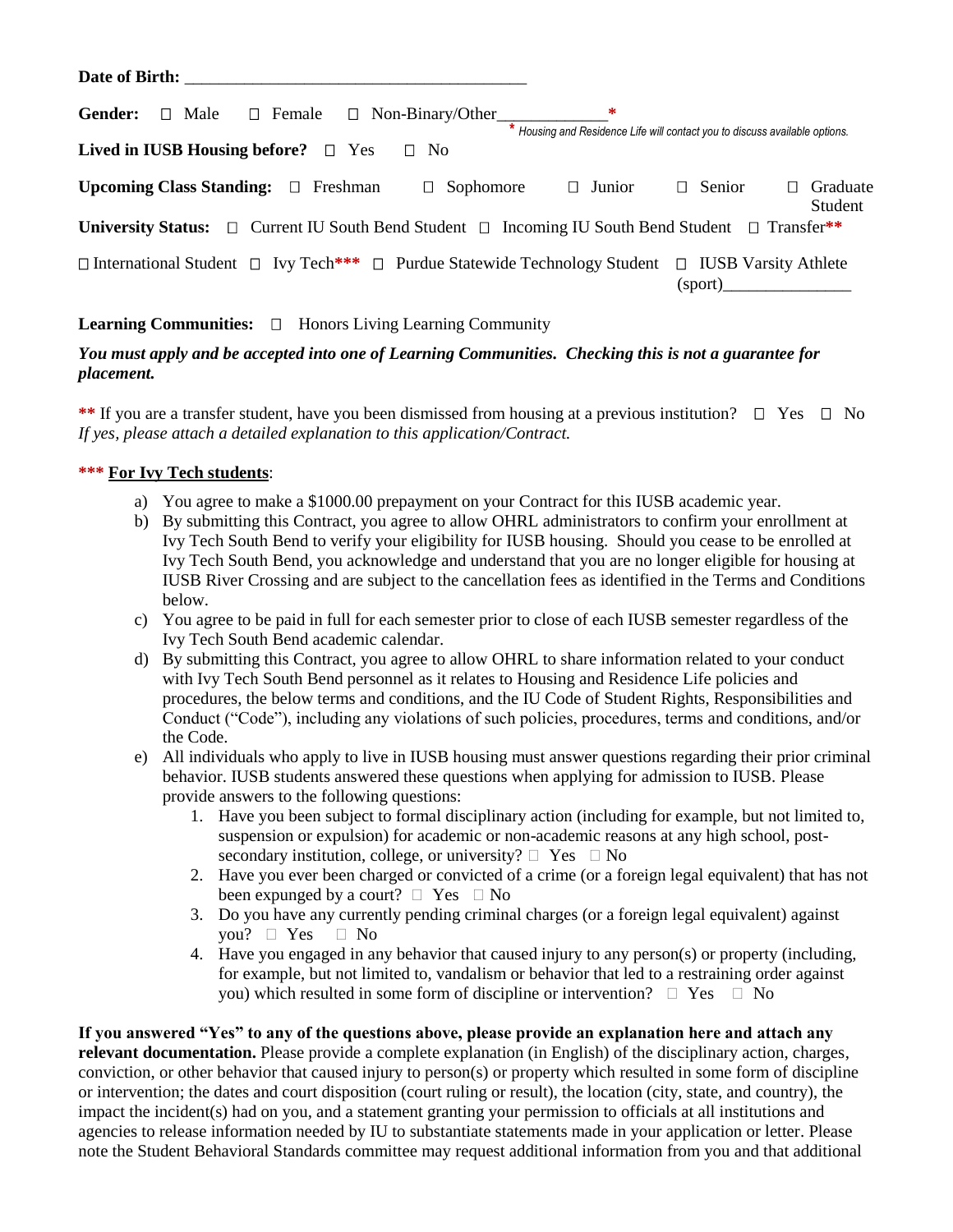time may be required to review the information you provide. If you have questions about your application, you may contact OHRL.

#### **REQUESTS FOR ACCOMODATIONS:**

In order to evaluate how IU South Bend can best meet a student's needs related to a request for housing assignment accommodations, the University requires specific diagnostic information from a licensed clinical professional or health care provider. This professional/health care provider should be familiar with the history and functional limitations of the student's physical or psychological condition(s). Documentation guidelines can be found here: [https://www.iusb.edu/disability-support/index.php.](https://www.iusb.edu/disability-support/index.php) Students requesting accommodations must contact the Office of Disability Support Services at [sbdss@iusb.edu](mailto:sbdss@iusb.edu) or (574) 520-4460. Individuals will have to provide documentation to the Office of Disability Support Services. The Office of Disability Support Services will then work with both the student and OHRL staff as it relates to the request for accommodation. Any service/emotional support animals must be approved by the Disability Support Services Office before they are brought to Campus Housing.

#### **ROOMMATE AND APARTMENT REQUEST AND MATCHING INFORMATION:**

The following information will aid the OHRL staff in matching you with roommates and placing you in an apartment. Room and roommate assignments are made on a first-come, first-serve basis. All requests are honored based on space availability at the time the application is processed. Requests are considered, but are NOT guaranteed. **NOTE: Summer residents are all assigned into one or two buildings depending on space needs. This may mean that you will have to move into a different space for summer. Students continuing from Summer 2022 into Fall 2022 will move into their Fall 2022 space the first week of August. The Fall space may not be the same as the Summer space.**

#### **Please rank order the four options (1-4) with "1" being your first choice.**

**\_\_\_\_\_\_** 2 person/2 bedroom/2 bathroom (*en-suite bathroom*) - **\$822.14 per session or \$1644.28 for complete summer session.**

**\_\_\_\_\_\_** 2 person/2 bedroom/2 bathroom - **\$745.38 per session or \$1490.76 for complete summer session.**

**\_\_\_\_\_\_** 4 person/4 bedroom/2 bathroom - **\$663.57 per session or \$1327.14 for complete summer session.**

| <b>Roommate Preference(s)*:</b> Please provide full name and student ID number $\Box$ I have no roommate preference |                   |         |
|---------------------------------------------------------------------------------------------------------------------|-------------------|---------|
|                                                                                                                     |                   |         |
|                                                                                                                     |                   | $ID \#$ |
|                                                                                                                     | 3. Roommate Name: | $ID \#$ |

*Note:* **\*** *Roommate(s) preference must be mutual and must be indicated in writing on all forms.*

#### **HOUSING CONTRACT TERMS AND CONDITIONS**

The residence houses have several configurations of living quarters. All are apartment-styles with shared living, kitchen and bath facilities. Sleeping areas are all single bedrooms. For the purpose of this Contract, the term "apartment" shall refer to all common areas and the Resident's sleeping area.

#### **A. ELIGIBILITY**

**1.** To be eligible for Summer 2022 on-campus housing, the Resident must be: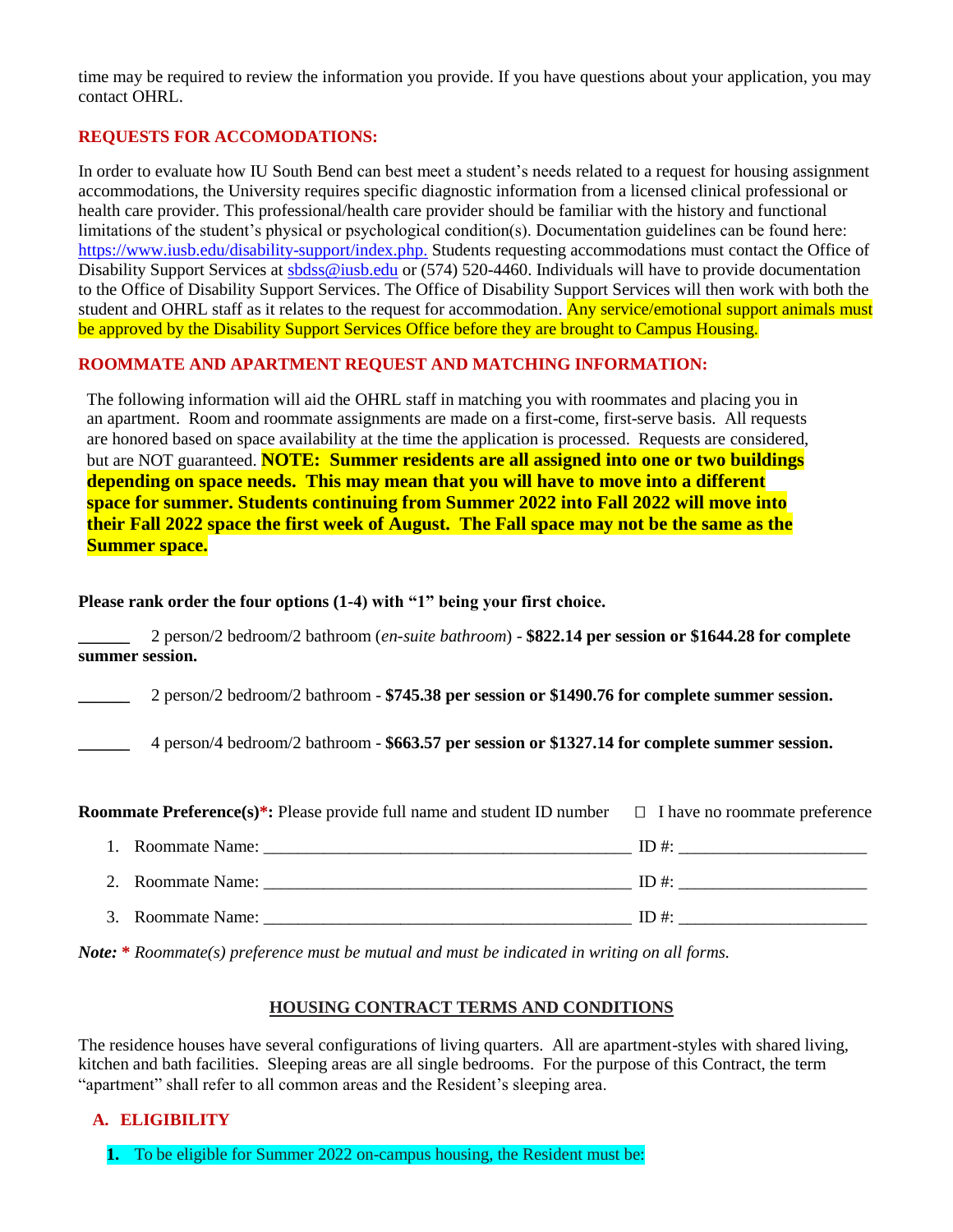- a. Enrolled in at least two classes at IUSB, participating in an IUSB sponsored program such as an internship, student teaching, clinical hours, or the like or for a reason otherwise be determined to be eligible bythe Director of OHRLUp-to-date on all required immunizations.
- b. Up-to-date on all fee payments to the University and OHRL.
- c. In good behavioral standing with the University and OHRL.
- **2.** Convicted sex offenders are not eligible to reside in University housing. If OHRL learns that a current or pending Resident is a convicted sex offender, this Contract will be cancelled.
- **3.** Failure to enroll or loss of student status based on University academic or disciplinary suspension or expulsion will result in the loss of eligibility for on-campus housing. See Section I for Resident's obligation to vacate upon loss of eligibility for housing.
- **4.** Renewal of this Contract for an additional term is not guaranteed even if all eligibility requirements are met.

## **B. PERIOD OF CONTRACT AND FINANCIAL OBLIGATIONS**

- **1.** This Contract becomes effective upon OHRL's approval. The term of the Contract is for the IUSB academic year for which the Resident is applying for housing. The Contract begins the Friday before classes begin at IUSB for the fall semester and ends 24 hours after the last scheduled day of finals in the spring semester, subject to paragraph 3 below. Residents arriving early or staying later must be approved by OHRL and may be subject to a daily rate charged to his/her student account.
- **2.** Except as provided in Section K, a Resident who vacates the apartment during the Contract period and who remains enrolled as a student at IUSB remains obligated to pay the balance of the Contract amount.
- **3.** The University or OHRL reserves the ability to modify the date on which you: (1) can arrange for early arrival; (2) move-in to your assigned apartment, including after any intersession or winter break period if Residents are required to vacate during that time (collectively, "Move-In"); and/or (3) move-out of your assigned apartment, based on health or safety considerations, including, but not limited to, those related to COVID-19. In the event that Residents have the opportunity to select a time and date for Move-In, which dates and times will be set solely by IU, housing costs and fees will not be prorated or otherwise refunded based on the selected date of a Resident's move-in, nor will housing costs and fees be prorated or otherwise refunded due to any modification pursuant to this paragraph, or due to any revision of the University's academic calendar.
- **4.** At the sole discretion of OHRL, Residents may be permitted to schedule drop off of their belongings prior to their scheduled move-in date and time for the fall semester, and then return for move-in on their selected date and time.

## **C. SERVICES PROVIDED**

- **1.** OHRL will provide the Resident with a furnished apartment in the areas of the unit the Resident shares with other residents of the unit and in the personal sleeping area of the Resident.
- **2.** The Resident may apply to remain in housing during the recess periods of Thanksgiving, Winter Break, and Spring Break ("Recess Breaks"). Prior approval and registration with the OHRL office is required to remain in housing during these times. Please note that there will be an application and fee associated to remain in housing over the Winter and Spring breaks. The Resident may leave personal belongings in his/her apartment during Recess Breaks. The University reserves the right to require Residents to vacate during Recess Breaks, including without limitation for health or safety reasons, and/or to seek approval to remain on campus (see paragraph 3 below).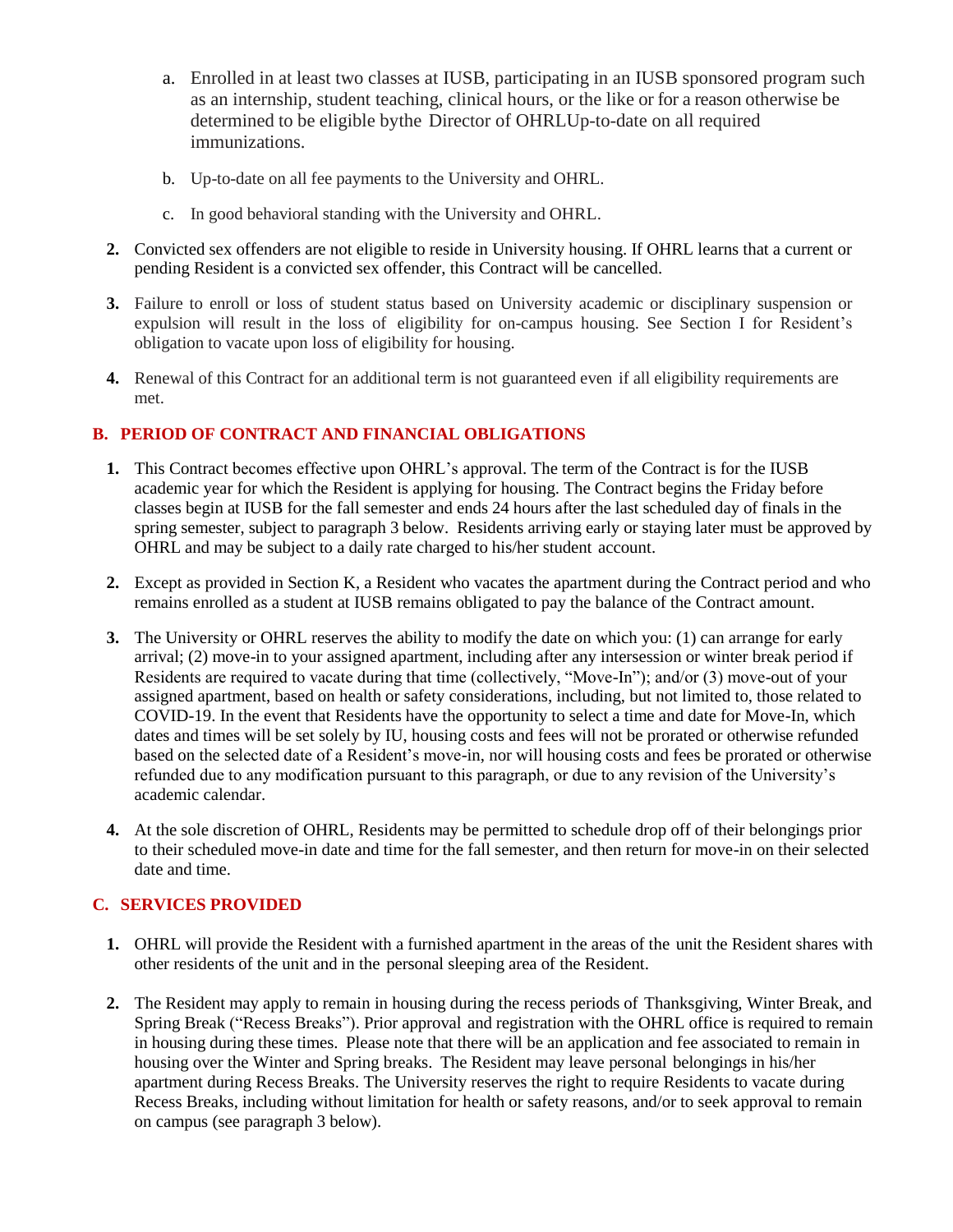**3.** If the University implements any intercession period(s) during the 2022-23 academic year, IUSB may require Residents to seek approval to remain on campus. Residents who receive approval to remain on campus during any such intersession period will be charged the University approved housing rate for the respective semester. If the University requires Residents to vacate during any Recess Breaks, Residents may be required to seek approval to remain on campus. Residents who receive approval to remain on campus during any such period will be charged the weekly rate for each apartment type, as determined by the University. Guidance on the application and approval process, including the deadline and associated fee information, will be made available on the OHRL website.

If approval to remain on campus is required pursuant to any of the above situations, Resident must submit a petition online at least ten (10) days prior to the that date. The petition must be approved to remain in Resident's apartment, and such approval is at the sole discretion of the University. Failure to submit the petition online within this timeframe may result in denial of Resident's petition. OHRL reserves the right to temporarily change Resident's housing assignment during any intercession or Recess Breaks.

- **4.** No meal plans are provided as part of this Contract, and there is no requirement that the Resident purchase a meal plan as a condition of this Contract. However, there will be on-campus food service available when classes are in session.
- **5.** The University agrees to provide a reasonable amount of heat, water, and electricity. Interruptions on a temporary basis for reasons of maintenance, repair or catastrophe will not be considered a breach of this Contract, and the University assumes no responsibility for damages incurred by a Resident during such an interruption, including, but not limited to, food spoilage. The University will restore the affected service as soon as reasonably possible.

## **D. PREPAYMENT**

- **1.** A \$200 prepayment (\$1000 Ivy Tech) must be submitted with this Contract in order to be processed. The prepayment will be applied to the first semester's housing fee.
- **2.** Conditions under which all or part of the prepayment may be refunded are set forth in Section L.

## **E. ASSIGNMENTS**

- **1.** The Resident will be notified by email of the Resident's assignment to a particular apartment type, along with confirmation of the term of the Contract and associated fees. Assignments will be based upon, in order:
	- a. Priority status
	- b. Date of OHRL's receipt of your application and Contract completed and signed by the Resident, along with the application fee/prepayment, and indicated preferences.
- **2.** If OHRL is unable to deliver possession of the apartment preliminarily assigned, Resident agrees to accept assignment to another apartment. An assignment change shall not constitute a breach of this Contract.
- **3.** Room assignments are subject to change at any time. OHRL reserves the right to change Resident's assignment in appropriate circumstances, including, but not limited to, American with Disabilities Act (ADA) compliance, disciplinary reasons, catastrophe, renovation or closing of part or all of the facility, consolidation of vacancies, or irresolvable incompatibility of roommates. Reassignment pursuant to this paragraph is not a disciplinary action and does not constitute a termination or breach of this Contract.
- **4.** Residents who wish to be apartment-mates are encouraged to submit their contracts together. Only mutual requests will be considered.
- **5.** Assignments are made without regard to race, sexual orientation, religion, national origin, or disability.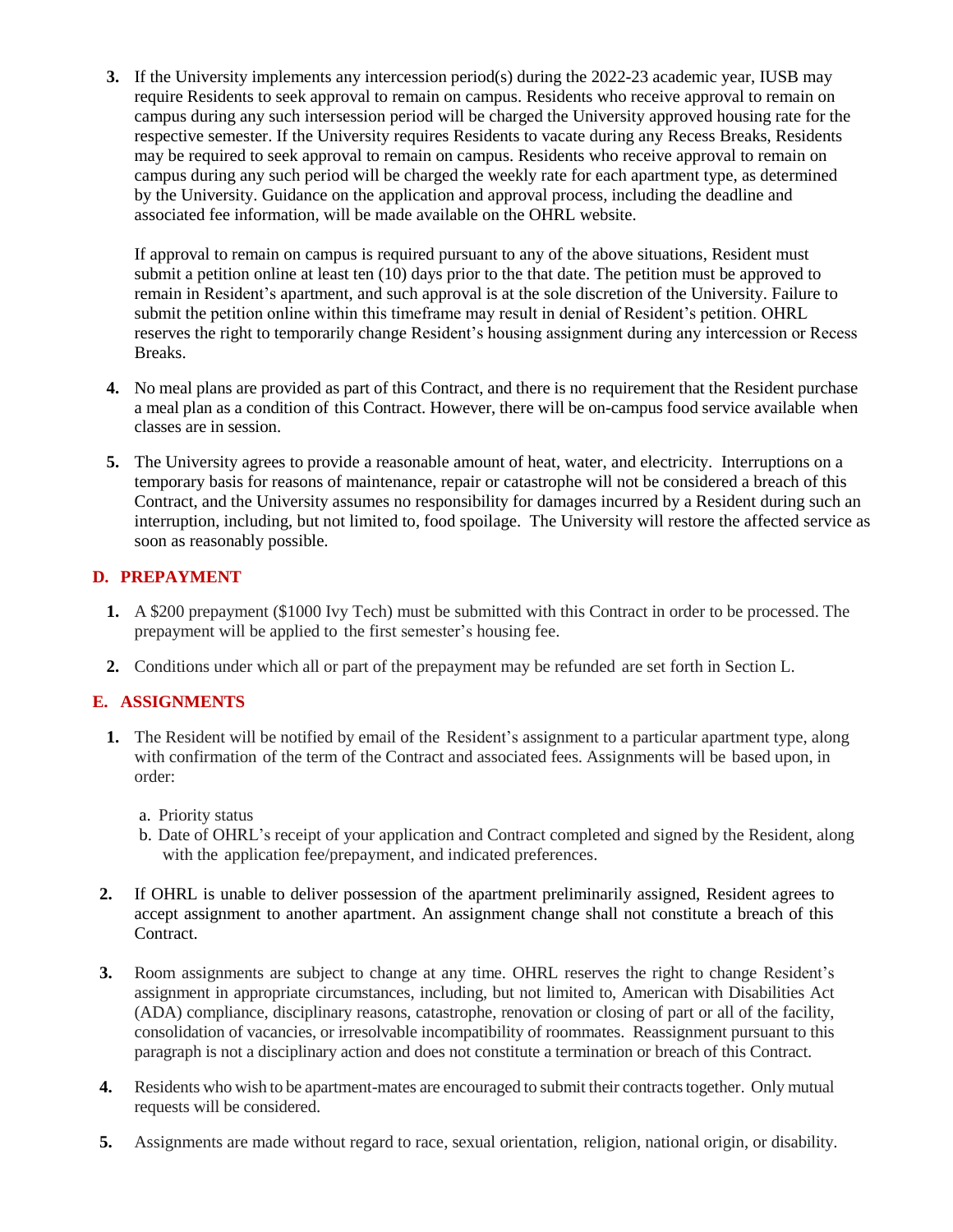- **6.** Resident agrees to comply with room/apartment change procedures established by the University and to have prior written approval before making a room change.
- **7.** If a vacancy occurs in the Resident's apartment, the Resident agrees that OHRL has the authority to assign another resident to that room or to reassign the Resident. The Resident and any other remaining resident(s) may seek out another apartment-mate; however, prior to that person moving in, s/he must meet all eligibility requirements, be approved by the Director of Housing and Residence Life, and sign a contract or, if applicable, a modification to an existing contract for on-campus housing.

# **F. CONDITIONS OF OCCUPANCY**

- **1.** Residents are required to comply with health and safety laws, orders, ordinances, regulations, and health and safety guidance adopted by IU and OHRL as they relate to public health or safety crises, including specifically COVID-19. This guidance may change as the public health crisis evolves and may include, but is not limited to, all COVID-19 testing requirements (including on-arrival and mitigation testing). Adherence to health and safety requirements applies to all Residents, staff, and visitors and extends to all aspects of residential life, including bedrooms, bathrooms, kitchens, lounges, computer labs, courtyards, and other common spaces.
- **2.** If you are required to self-quarantine or self-isolate, or if the University needs to de-densify the apartment or residence hall to which you are assigned, you agree to relocate to alternative housing (including housing that may be off-campus) identified by the University. Residents are required to comply with requests from OHRL to leave their assigned apartment due to COVID-19 or other public health emergency. Failure to do so may subject a Resident to emergency removal from their assigned apartment and/or cancellation of this Contract. Removal from OHRL housing, or temporary assignment to other OHRL or alternative housing, to isolate or quarantine does not constitute a termination of a Resident's Contract.
- **3.** Your assigned apartment shall be occupied by only you and/or other assigned residents. A Resident may not sublease or rent a room assignment or permit another person to share a private room assignment. Any attempt to do so is considered a breach of this Contract and will result in expulsion from University housing. Occupancy for more than two (2) consecutive days, or more than three (3) nights total in any 30 day period, by any other person shall constitute a breach of this Contract unless prior written consent from OHRL is obtained.
- **4.** The Resident is responsible for keeping the apartment sanitary and safe. The Resident agrees to report any deteriorated conditions or maintenance needs of his/her apartment or furnishings to OHRL. Resident agrees to pay for damages and missing furniture, whether such damages to the apartment are caused by Resident, Resident's visitors, or Resident's guests, due to any delay in reporting or otherwise.
- **5.** When Resident vacates his/her apartment, Resident agrees to return the furniture to its original position; to leave the apartment in a clean, orderly condition, reasonable wear and tear expected; and to follow published check out procedures.
- **6.** The Resident shall not move any OHRL furnishings out of the room, apartment, or building. Furnishings may not be stored anywhere else other than the apartment and common area.
- **7.** Resident shall not modify, or allow the modification of, the assigned room/apartment or other parts of the building. Constructing structures such as lofting systems is not allowed.
- **8.** Resident agrees to use public areas in a way that maintains the orderliness and cleanliness of all areas used by Residents and guests.

#### **G. ROOM ENTRY**

**1.** IUSB reserves the right to enter the Resident's apartment and bedroom for law enforcement purposes, as well as for custodial services, safety inspections, repair and maintenance, pest control,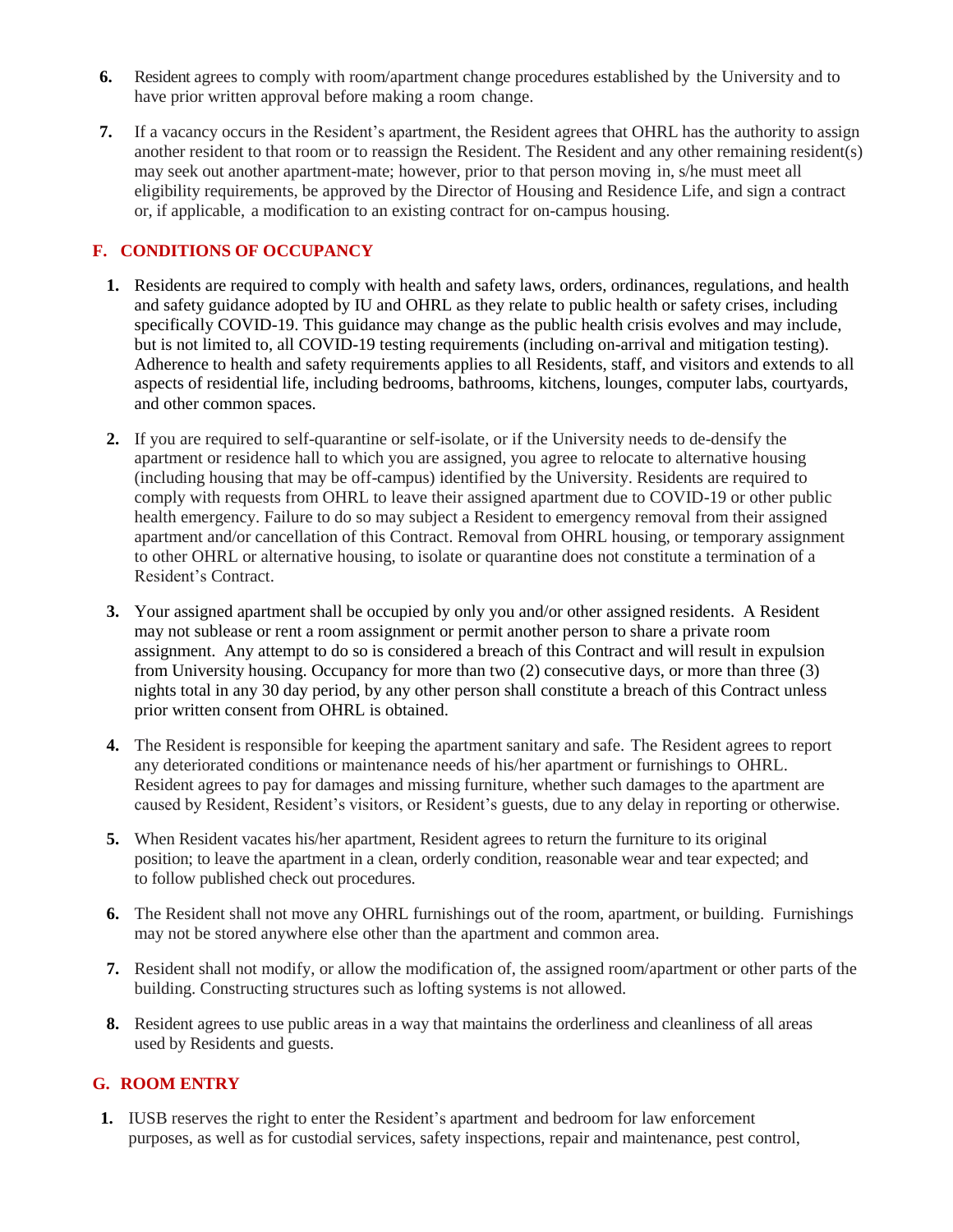and emergency situations. In general, in non-emergency situations, twenty-four (24) hour notice will be given prior to entry.

## **H. KEYS/UNIVERSITY ID CARDS**

- **1.** The keys (apartment and mailbox)/university ID cards issued to each Resident are the responsibility of that student. All residence halls keys, including university ID cards, are the property of Indiana University and may not be loaned or duplicated by residents.
- **2.** Lost keys should be reported to OHRL immediately. OHRL will determine the cost of keys and request a lock change as needed. Residents must return all keys upon checking out of the apartment; a fee will be charged to Resident's Bursar account if keys are not returned.

## **I. OBLIGATIONS TO VACATE THE APARTMENT, DEFAULT AND REMEDIES**

- **1.** The Resident agrees to vacate housing at the end of the Resident's Contract term or within three (3) calendar days of losing eligibility for housing. In certain circumstances (including, but not limited to, the Resident and/or Resident's guest behavior posing a serious risk to any resident [including self], student, staff, faculty member, or visitor) and at OHRL's discretion, the Resident may be directed to vacate immediately, and Resident agrees to do so. The Resident agrees to pay \$25 per day for any period that the Resident remains past the Contract date or after losing eligibility for housing, and the Resident may be subject to disciplinary action under the Code.
- **2.** The Resident agrees to pay for any damages and/or cleaning charges assessed at the time of move out.
- **3.** Resident agrees to pay all reasonable costs and expenses, including attorney's fees, court filing fees, collection agency fees, etc., incurred by IUSB in enforcing this Contract.
- **4.** IUSB may, at its option, cancel this Contract or seek legal remedy without further notice to you if you abandon your apartment, fail to pay rent when due, or fail to rectify any default within ten (10) days after written notice of the default by IUSB.
- **5.** The failure of IUSB to exercise its options under this Contract does not constitute a waiver or relieve Resident from Resident's remaining obligations and duties under this Contract.

## **J. HOUSING FEE PAYMENT**

- **1.** Housing fees shall be charged each semester through the Bursar's Office. Any required prepayment shall be applied to the first semester of the Contract.
- **2.** The Resident agrees to pay each semester's housing fee by the due date established by the Bursar's Office (available on the Bursar's Office website) or to have arranged a payment plan with the Bursar's Office prior to the first day of classes. Any late payments will be subject to a late payment fee for any past due balances.
- **3.** The Resident agrees that failure to make payment as prescribed does not relieve the Resident of accumulated housing fees for the duration of this Contract.
- **4.** The Resident understands that non-payment will result in Resident's loss of eligibility to remain in oncampus housing and, further, that he/she will not be allowed to register for classes until the amounts due are paid.
- **5.** Resident agrees to pay a non-refundable programming and activity fee of \$12 each semester if given a room assignment.

## **K. CANCELLATION AND CANCELLATION FEES**

**1.** OHRL may cancel this Contract if the Resident fails to maintain eligibility requirements, fails to make timely payments, fails to comply with behavioral standards, fails to comply with the terms of this Contract, is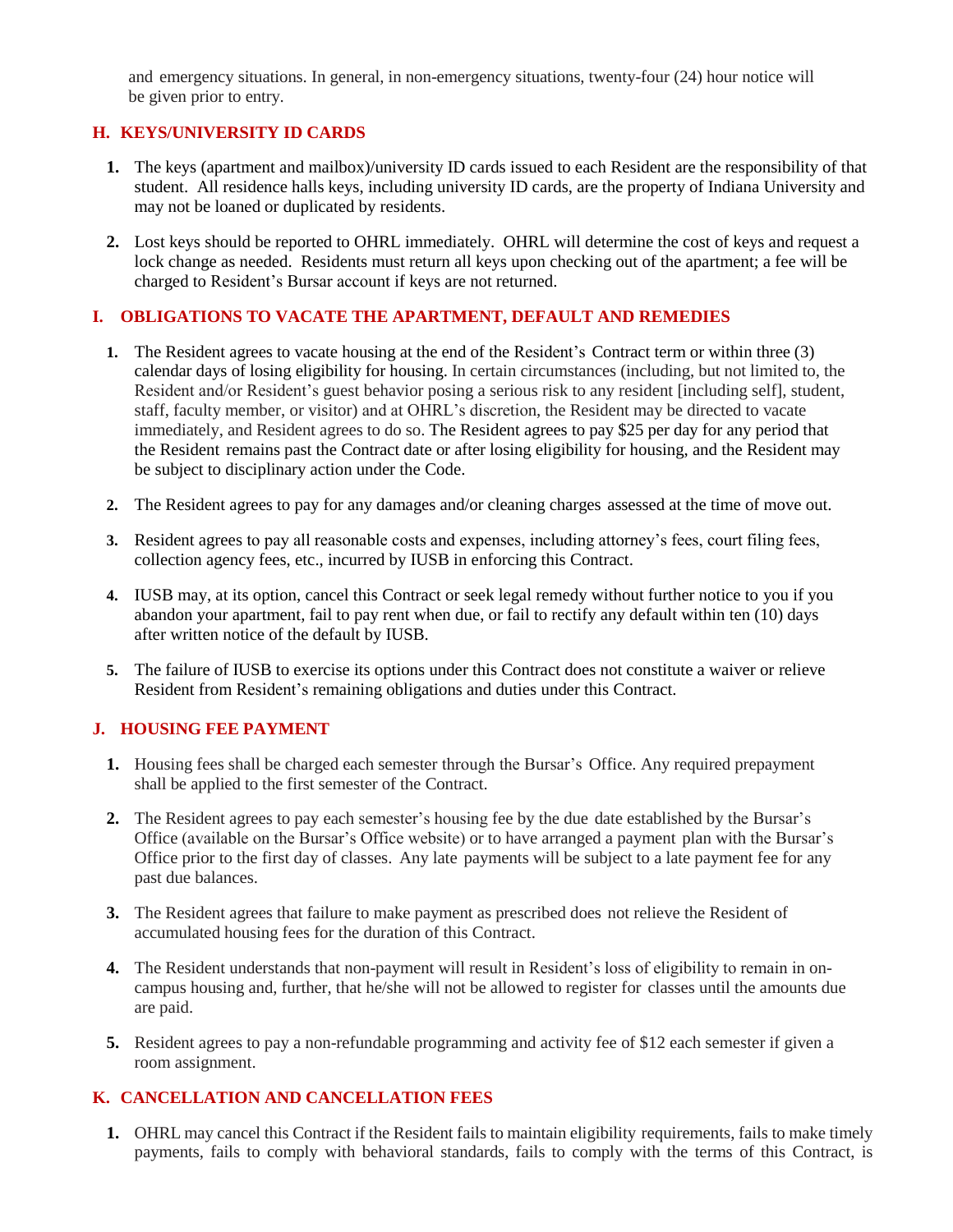expelled from campus housing as a result of disciplinary action, or if the Resident is suspended or expelled from IUSB.

- **2. The University may choose not to refund any portion of the housing fees paid if the Resident is required to vacate or relocate pursuant to any emergency, national crisis, natural disaster, or other catastrophic event ("Exigent Circumstances"), and the University determines that the Resident received the substantial benefit of this agreement.** Exigent Circumstances include, but are not limited to, University decisions related to community health and safety, including those related to COVID-19 or other public health or safety emergencies. These determinations will be made by the University in its sole discretion.
- **3.** The Resident may request to cancel this Contract at any time by submitting a written request to OHRL, and OHRL will charge cancellation fees as follows:

#### a. **Before the Contract start date**

- i. If Resident's written request to cancel is received or postmarked before May 1, a refund of \$50 of the prepayment will be issued.
- ii. If the Resident's written request to cancel is received or postmarked after August 1, the Resident will forfeit the full amount of prepayment and will be assessed a \$500 cancellation fee.
- iii. If the Resident does not receive an assignment before the beginning of the Contract term due to unavailable space, the Resident will receive a full refund of the prepayment.

#### b. **After the Contract start date**

- i. After the start date of the Contract, the "Cancellation Date" will be the date that the Resident completes OHRL's check-out procedure, or on the date that OHRL becomes aware that the Resident has vacated the apartment.
- ii. If the Resident does not check into the assigned space by 5:00pm of the 2nd Friday of the semester, the Resident will be considered a "no show" and subject to Contract cancellation and all associated cancellation fees.
- iii. If the Resident voluntarily withdraws from IUSB within the first four weeks of the semester, the Resident will pay housing charges as follows: First week: daily rate through the Cancellation Date; Second week: 25% of semester charge; Third Week: 50% of semester charge; Fourth Week: 75% of semester charge. After the Fourth week, the Resident will be charged 100% of the balance of the Contract.
- iv. If the Resident is an enrolled student and the Resident cancels his/her housing Contract for any reason not identified in Paragraph 5 of this Section, the Resident will be charged 100% of the balance of the Contract.
- v. If the Resident does not enroll in IUSB for the spring term, the Resident will be charged 100% of fall semester charges and a \$500 cancellation fee.
- **4.** Resident will not be charged a cancellation fee if Resident withdraws from IUSB for medical reasons or is called to active military duty and Resident's supporting documentation is approved. In the event you must medically withdraw from the University for reasons related to COVID-19 infection, OHRL agrees to waive any cancellation fee associated with terminating the Contract early, so long as IU's medical withdrawal process is completed and approved.
- **5.** The Resident may request a waiver of the cancellation fees that would otherwise be applicable in the following circumstances: mid-term graduation, academic dismissal, participation in an IUSB sponsored program such as an internship, student teaching, study abroad, or the like. The request must be made in writing to OHRL and must be supported by documentation in order to be considered. If the Resident's waiver request is approved, the Resident will only be charged the pro-rated daily charges through the Cancellation Date and no Contract breakage fee. Requests for waivers are evaluated on a case-by-case basis.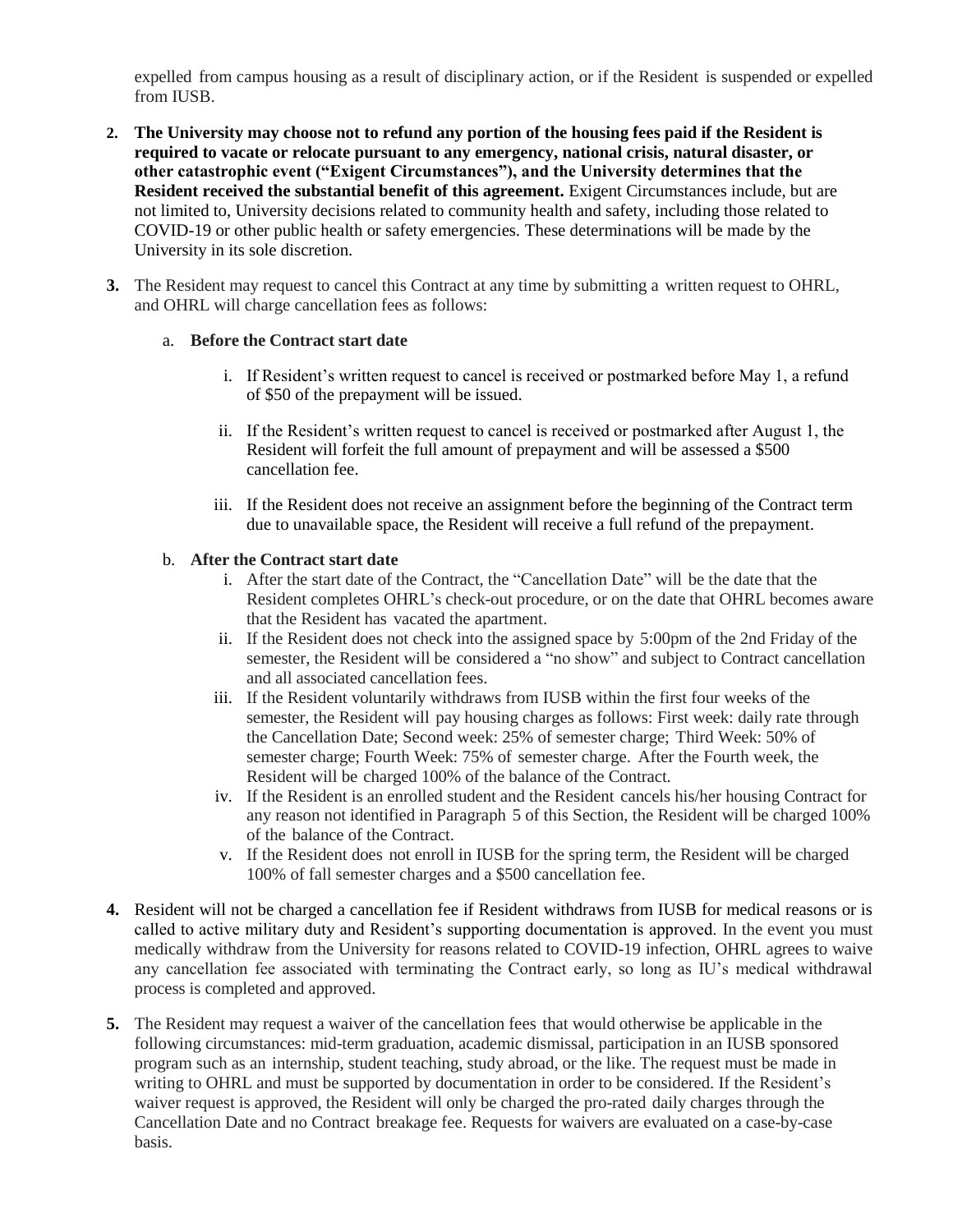## **L. BEHAVIOR AND CONDUCT**

- **1.** The Resident agrees to be familiar with and to comply with all rules and expectations for conduct in the IU Code of Student Rights, Responsibilities and Conduct [\(http://www.dsa.indiana.edu/Code/\)](http://www.dsa.indiana.edu/Code/)) (the "Code"), rules and regulations established by OHRL including the Policies Handbook, and the IU responsible use policies for information technology systems [\(http://informationpolicy.iu.edu/p](http://informationpolicy.iu.edu/)olicies/university.html). The OHRL rules and regulations, including the Policies Handbook, have been updated to specifically include a section related to COVID-19 and are incorporated by reference into your Contract. The terms are designed to protect the health and safety of our students and minimize the potential spread of viruses within our community.
- **2.** OHRL reserves the right to make temporary apartment reassignments, cancel Resident's housing Contract, and/or require Resident to leave university housing when Resident has exhibited behaviors that significantly disrupt the life of the residential community or pose a serious risk to any resident (including self), student, staff, faculty member, or visitor. Any temporary reassignment will be made pending referral to the Office of Student Conduct for appropriate action, which could result in the Resident's return to his/her original assignment, permanent reassignment, or cancellation of Resident's housing Contract. Depending on the circumstances, the conduct underlying the University's decision to cancel this Contract may also be referred to the Office of Student Conduct or law enforcement for appropriate action.
- **3.** Violation(s) of these Contract terms and conditions may result in apartment assignment changes, eviction or collections proceedings, Contract cancellation, and/or disciplinary action taken by IUSB. The Resident agrees to pay charges as provided in Section K if Resident is dismissed from IUSB for disciplinary reasons or if IUSB cancels this Contract based on a violation of the Contract's terms.
- **4.** The Resident is responsible for his/her own actions and the actions of the Resident's family members and guests while on University property. This Contract may be terminated if the Resident or his/her family members or guests violate Contract provisions, state law, federal law, University policies, or OHRL polices.

## **M. ASSUMPTION OF RISK AND RELEASE FROM LIABILITY**

- **1.** The University does not assume responsibility for the loss of money or valuables belonging to the Resident or any third parties, for any loss to person(s), or for any loss of or damage to personal property. It is recommended that the Resident maintain adequate public liability insurance coverage and renter's insurance coverage for Resident's personal property.
- **2.** Personal property remaining in the apartment after the Resident vacates or abandons the apartment will be considered abandoned property and disposed of by OHRL within 24 hours. The Resident will be billed for any cost associated with such disposal. The University does not provide storage for personal belongings.
- **3. You understand that by residing in OHRL housing, you are assuming the risks associated with communal living and, as in any shared living environment, those risks include potential exposure to contagious viruses, including COVID-19. You agree to release and fully discharge the Trustees of Indiana University, its agents, and employees from any and all damages, liability, claims, expenses (including attorney's fees), or losses (collectively, "Claims") related in any way to your use of space within OHRL Housing, including those related to the potential or actual exposure to contagious viruses like COVID-19, and to indemnify and hold harmless the University, its agents, and employees from any Claims related in any way to your breach of the terms and conditions of your Contract, or a breach by any third party, including, but not limited to other residents, of an applicable housing contract.**